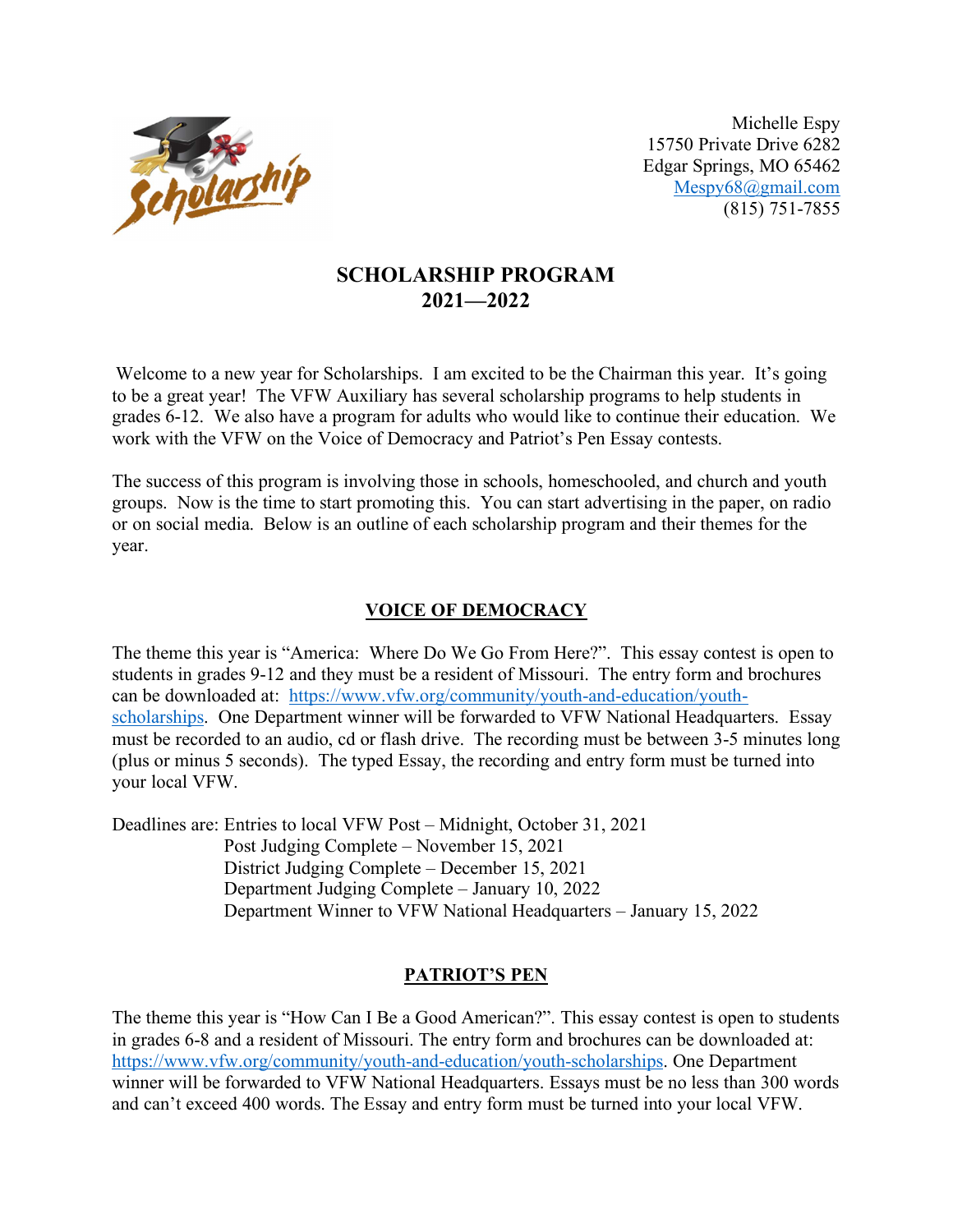Deadlines are: Entries to local VFW Post – Midnight, October 31, 2021 Post Judging Complete – November 15, 2021 District Judging Complete – December 15, 2021 Department Judging Complete – January 10, 2022 Department Winner to VFW National Headquarters – January 15, 2022

## **CONTINUING EDUCATION SCHOLARSHIP**

This is open to any VFW Auxiliary member (who has been a member for at least a year), their spouse, son or daughter with a financial need. They must be at least 18 years old. Submit application and an Essay (not more than 300 words) to National Headquarters by February 15, 2022. Scholarship application opens July 1, 2021. One winner from the Big Ten Conference will win \$1,000. Application and brochure can be found at: https://vfwauxiliary.org/scholarships/continuing-education/

> Mail Entries to: Program Awards Administrator VFW Auxiliary National Headquarters 406 W. 34th Street, 10th Floor Kansas City, MO 64111 Or via email:  $\frac{info(@)}{info(@)}$  when  $w.org$

#### **PAST NATIONAL PRESIDENT'S SCHOLARSHIP**

This Scholarship is to honor 2 National Presidents for their service. They are Mabel Tanner and Glenneta Vogelsang. One is for \$1800 and one is for \$1200. The students must show leadership qualities. They must have or have had a family member that was a member of the VFW or VFW Auxiliary. Form can be found at: http://movfwaux.org/scholarship/. Application, 2 references, school transcript and a brief essay (300 words max) highlighting your community involvement, your volunteer activities, the honors you have received, and any organizations you have participated in or out of your school need to be submitted to the Department Chairman by April 15, 2022

#### **YOUNG AMERICAN CREATIVE PATRIOTIC ART CONTEST**

This contest is open to students in grades 9-12. Students do not have to be related to members of the VFW or VFW Auxiliary. Entries will be judged on patriotic theme and technique. Two- and Three-Dimensional Art forms Accepted. One Department winner will be forwarded to VFW Auxiliary National Headquarters. The first-place National winner will receive a \$15,000 scholarship. Awards are also given at District and Department levels. Students will submit an application and short essay about their artwork. Brochures will be out after the National